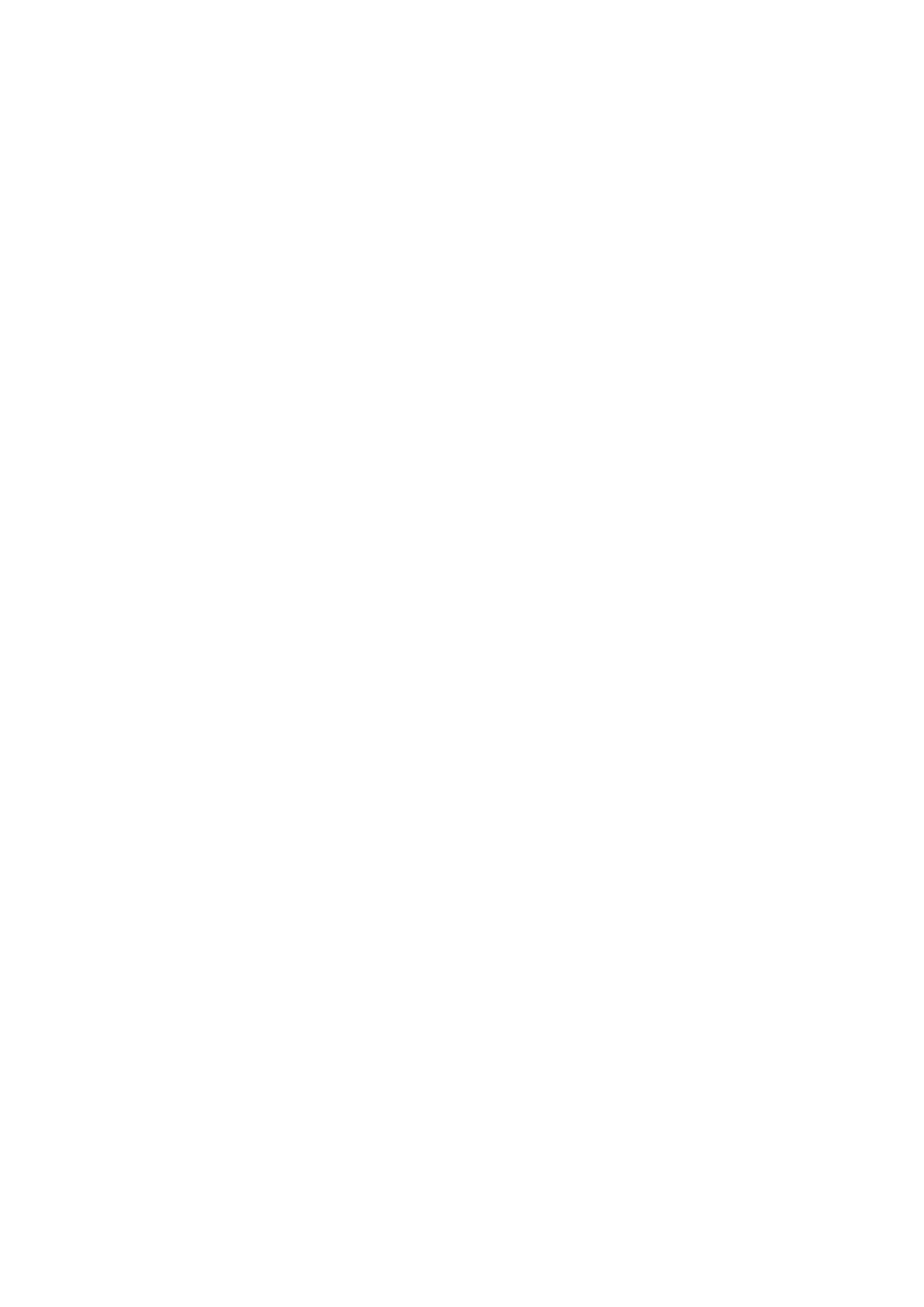This policy should be read in conjunction with the First Aid Guidance and, if applicable, the SEND Policy. This policy is written in regard to Section 100 of the Children and Families Act 2014 which places a duty on governing bodies to make arrangements for supporting pupils at their school with medical conditions.

Responsible person: Nicola Ward

### **Aims**

To ensure pupils at school with medical conditions, in terms of both physical and mental health, are properly supported so they can play a full and active role in school life, remain healthy and achieve their academic potential.

To ensure the needs of children with medical conditions are effectively supported in consultation with health and social care professionals, their parents and the pupils themselves.

### **Procedure**

The person named above is responsible for ensuring that whenever the school is notified that a pupil has a medical condition:

- sufficient staff are suitably trained
- all relevant staff are made aware of a child's condition
- cover arrangements in case of staff absence/turnover is always available
- relevant information is available to staff on Pupil Asset
- individual healthcare plans are monitored (at least annually)
- transitional arrangements between schools are carried out
- if a child's needs change, the above measures are adjusted accordingly

Where children are joining Sacred Heart at the start of a new academic year, these arrangements should be in place for the start of term. Where a child joins mid-term or a new diagnosis is given, arrangements should be in place as soon as possible, ideally within two weeks. Any pupil with a medical condition requiring medication or support in school will have their needs and support required documented (using Pupil Asset and within the EHCP if appropriate). Pupils who are in possession of an adrenaline autoinjector will have a Care Plan written by the school nurse.

## **Roles and Responsibilities**

Supporting a child with a medical condition during school hours is not the sole responsibility of one person. The school will work collaboratively with any relevant person or agency to provide effective support for the child.

## **The Governing Body**

- must make arrangements to support pupils with medical conditions and ensure this policy is developed and implemented
- must ensure sufficient staff receive suitable training and are competent to support children with medical conditions
- must ensure the appropriate level of insurance is in place and appropriately reflects the level of risk

## **The Head Teacher**

- should ensure all staff are aware of this policy and understand their role in its implementation
- should ensure all staff who need to know are informed of a child's condition
- should ensure sufficient numbers of staff are trained and available to implement the policy, including in emergency and contingency situations, and they are appropriately insured
- should contact the school nursing service in the case of any child with a medical condition who has not been brought to the attention of the school nurse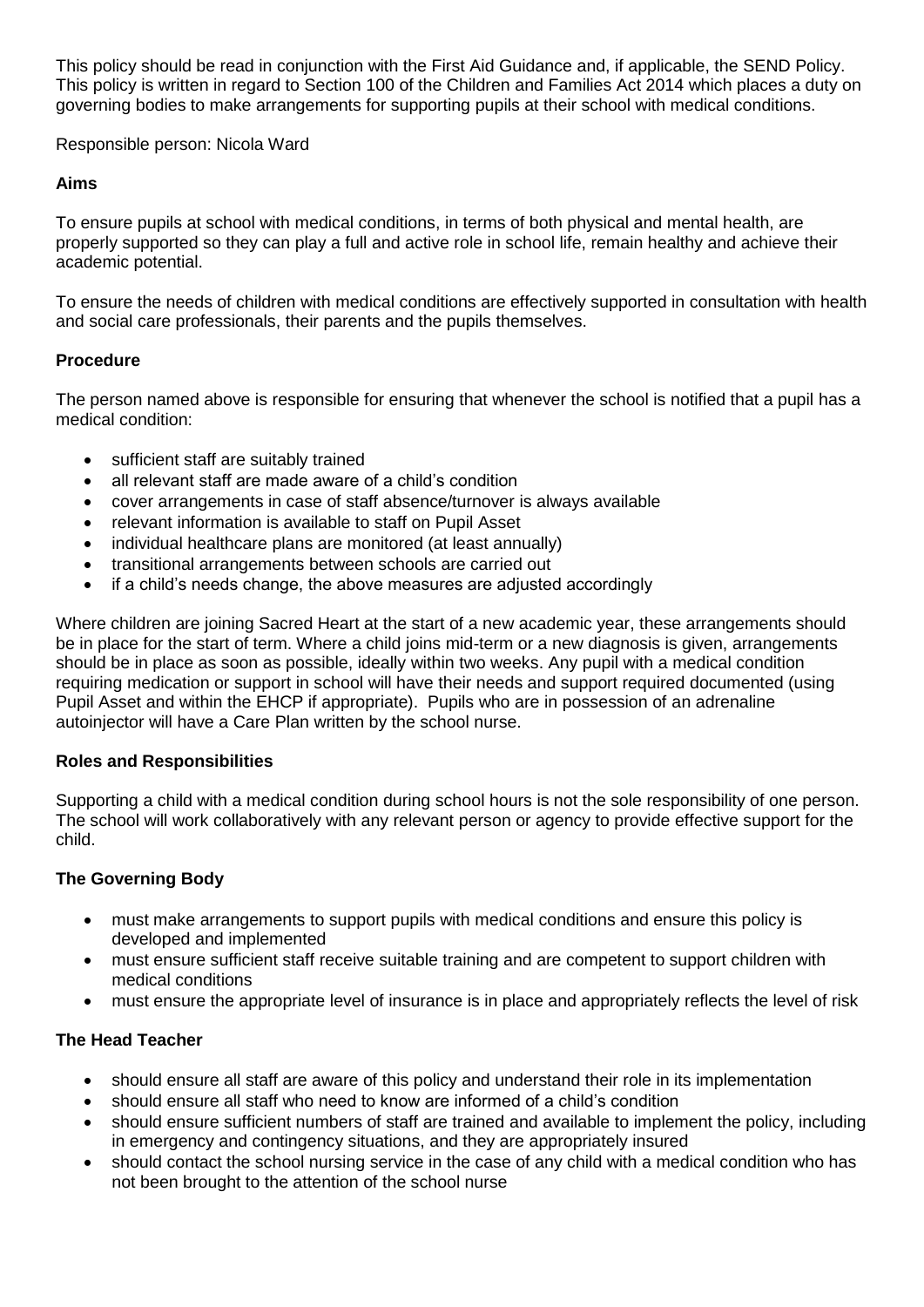## **The child's teacher**

- ensures the child's day to day needs are catered for
- makes relevant staff members working with the child, including PPA/cover staff, aware of the child's day to day needs
- undertakes risk assessments for visits and activities out of the normal timetable are carried out

## **School Staff**

- any staff member may be asked to provide support to pupils with medical conditions, including the administering of medicines, although they cannot be required to do so
- should receive sufficient and suitable training and achieve the necessary level of competency before taking on the responsibility of supporting children with medical conditions
- any staff member should know what to do and respond accordingly when they become aware that a pupil with a medical condition needs help

### **School Nurses**

- are responsible for notifying the school when a child has been identified as having a medical condition which will require support in school
- provide annual training for asthma, adrenaline autoinjector administration & epilepsy (as appropriate)
- provide a regular (half termly) surgery for parents within the school day for advice/opportunity to have a pupil's weight/height checked

### **Other healthcare professionals**

- should notify the school nurse when a child has been identified as having a medical condition that will require support at school
- may provide advice on developing healthcare plans
- specialist local teams may be able to provide support for particular conditions (eg. Asthma, diabetes)

#### **Pupils**

• should, wherever possible, be fully involved in discussions about their medical support needs

#### **Parents**

- must provide the school with sufficient and up-to-date information about their child's medical needs
- are the key partners and should be involved in the development and review of their child's needs and support

## **Notes**

The school does not have to accept a child identified as having a medical condition at times when it would be detrimental to the health of that child or others to do so.

The following practice is considered not acceptable:

- preventing children from easily accessing their medication and administering it when and where necessary
- assuming children with the same condition require the same treatment
- ignoring the views of the child, their parents; ignoring medical advice or opinion
- sending children with medical conditions home frequently or prevent them from staying for normal school activities
- penalising children for their attendance record if their absences are related to their medical condition that is recognised under this policy
- preventing children from drinking, eating or taking toilet breaks whenever they need to in order to manage their medical condition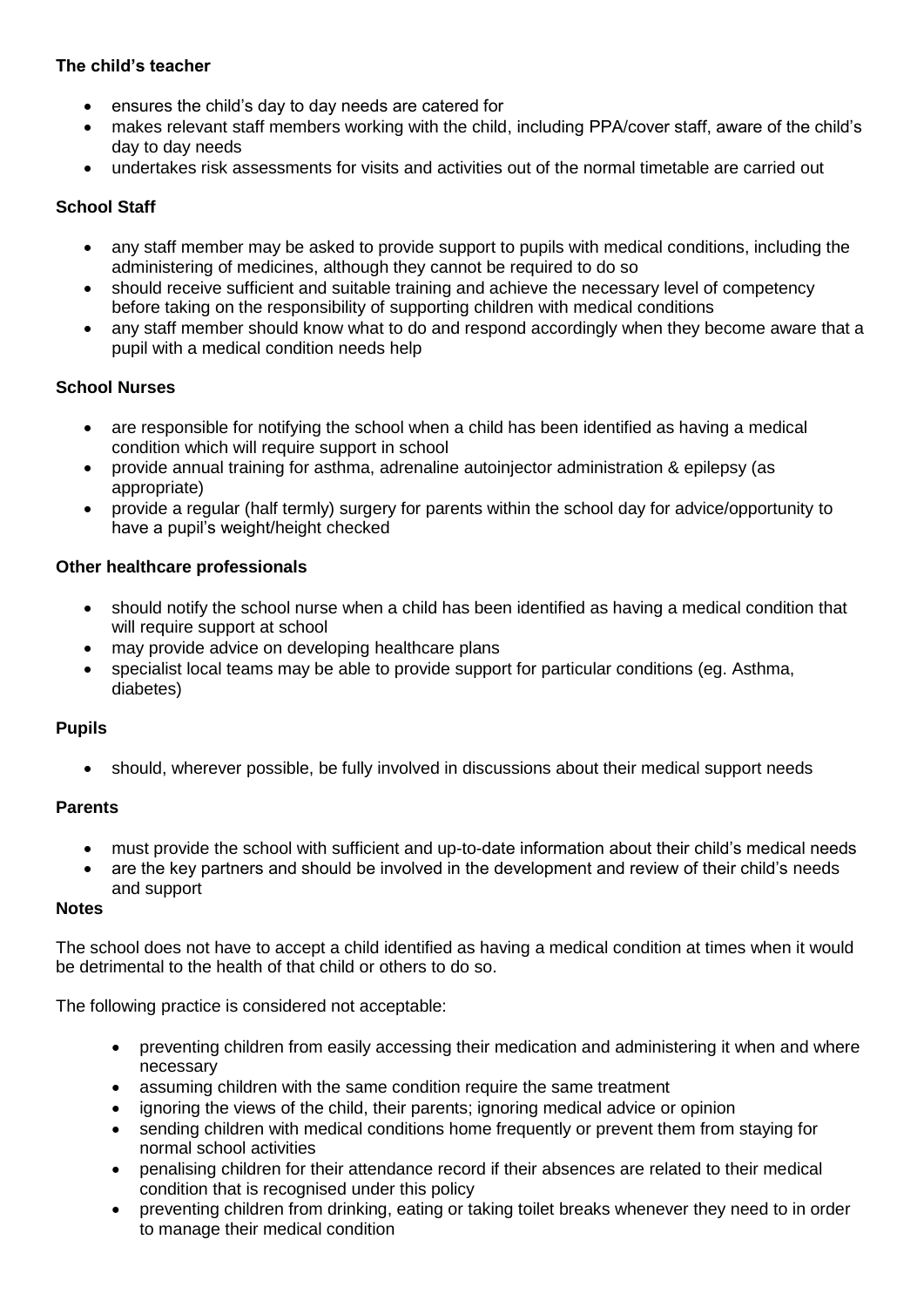### **Medicines**

- Where possible, unless advised it would be detrimental to health, medicines should be prescribed in frequencies (up to and including 3 times a day) that allow the pupil to take them outside of school hours. If this is not possible (where medication is required 4 times a day), prior to staff members administering any medication, the parents/carers of the child must be asked if they can administer medication to their child themselves by visiting school during the school day. If this is not possible then parents must complete and sign a *request for school to administer medication* form. This must then be agreed and signed by a member of the Senior Leadership Team or the lead for medical conditions before any medication is administered by school staff.
- No child will be given any prescription or non-prescription medicines without written parental consent except in exceptional circumstances.
- No child under 16 years of age will be given medication containing aspirin without a doctor's prescription.
- Medicines MUST be in date, labelled, and provided in the original container (except in the case of insulin which may come in a pen or pump) with dosage instructions. Medicines which do not meet these criteria will not be administered.
- A maximum of four weeks' supply of the medication may be provided to the school at one time.
- Medications will be stored in the medical cabinet in the bursar's office or staff room fridge as appropriate.
- Any medications left over at the end of the course will be returned to the child's parents.
- Written records will be kept of any medication administered to children in the Administration of Medicines Record Book which is stored in the medical cabinet in the bursar's office.
- Salbutamol inhalers will be kept in the relevant classroom in a drawstring bag, in clear view. Parents are requested to sign a form to indicate the required use of the inhaler. When a pupil feels they need to use their inhaler they must take the bag (containing inhaler and record book) to an adult responsible for them at the time. The adult will supervise the child as they use their inhaler and record details of this in the child's personal record book. This will not need to be recorded again in the Administration of Medicines Record Book. A note to be sent home with the child stating the same information, will then be completed (pre-printed notes are kept in each personal record book).
- Pupils will never be prevented from accessing their medication.
- An emergency salbutamol inhaler kit will be kept by school in the bursar's office. Once used by a child the outer blue casing and spacer (if used) will be carefully and thoroughly washed and returned to the box. The inhaler can then be used by another child in an emergency. Parental consent for use of the emergency inhaler is sought when a pupil first uses an inhaler in school.
- Adrenaline autoinjectors are securely stored in the medical cabinet for named children and are easily accessible in an emergency.
- Sacred Heart Catholic Primary School cannot be held responsible for side effects that occur when medication is taken correctly.
- Staff will not force a pupil, if the pupil refuses to comply with their health procedure, and the resulting actions will be clearly written into the Administration of Medicines Record Book and parents will be informed on the same day.

#### **Emergencies**

Medical emergencies will be dealt with under the school's emergency procedures which will be communicated to all relevant staff so they are aware of signs and symptoms.

Pupils will be informed in general terms of what to do in an emergency such as telling a teacher.

If a pupil needs to be taken to hospital, a member of staff will remain with the child until their parents arrive.

#### **Day trips, residential visits and sporting activities**

Unambiguous arrangements should be made and be flexible enough to ensure pupils with medical conditions can participate in school trips, residential stays, sports activities and not prevent them from doing so unless a clinician states it is not possible.